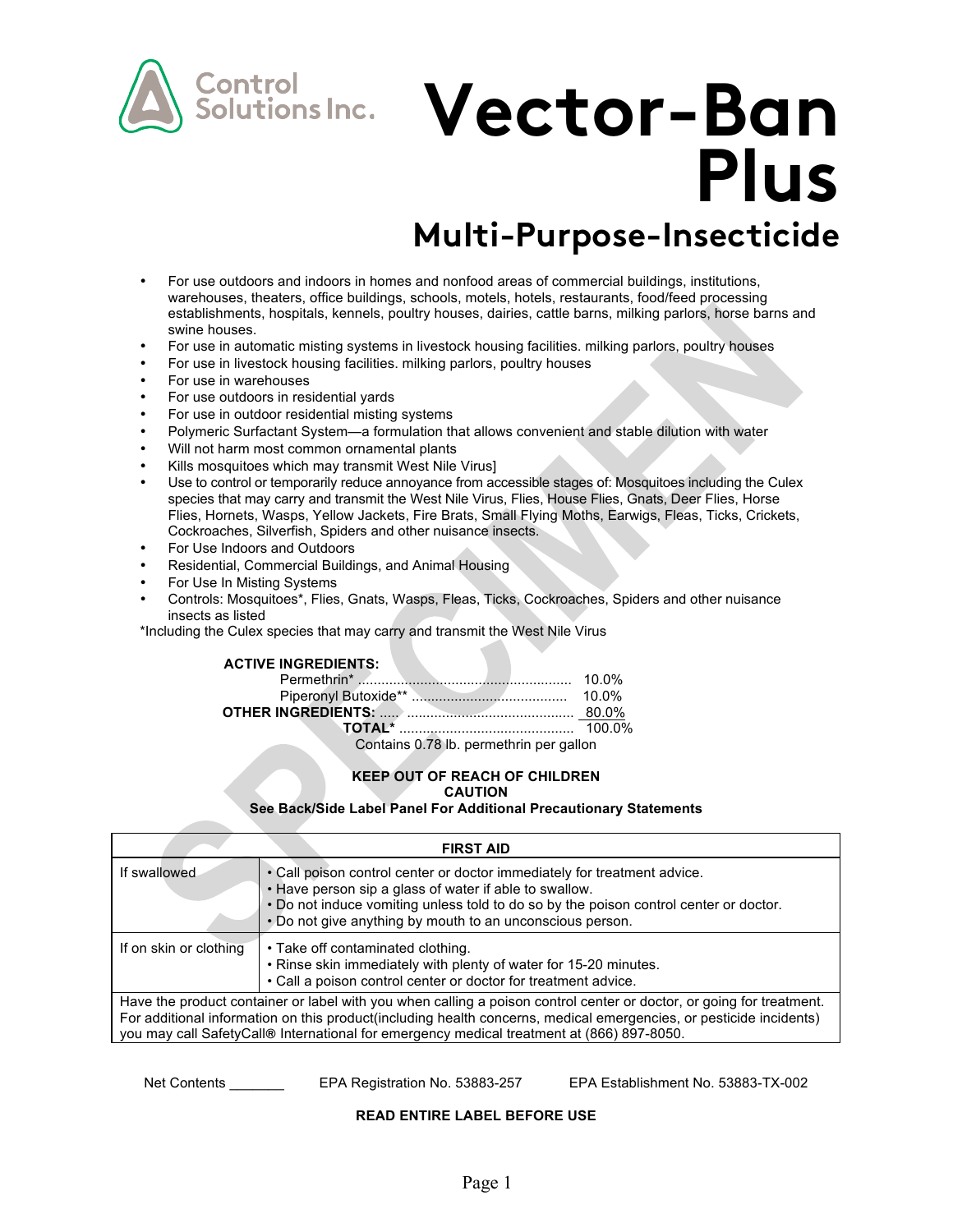## **PRECAUTIONARY STATEMENTS HAZARDS TO HUMANS AND DOMESTIC ANIMALS CAUTION**

Harmful if swallowed or absorbed through the skin. Avoid contact with skin, eyes or clothing. Wash hands thoroughly with soap and water after handling and before eating, drinking, chewing gum, using tobacco or using the toilet. Remove and wash contaminated clothing before reuse.

#### **ENVIRONMENTAL HAZARDS**

This product is toxic to aquatic organisms, including fish and invertebrates. Drift and runoff may be hazardous to aquatic organisms in water adjacent to treated areas. This product may contaminate water through run-off. This water has a potential for run-off for several weeks after application. Poorly draining soils and soils with shallow water tables are more prone to produce run-off that contains this product.

Do not apply directly to water, to areas where surface water is present or to intertidal areas below the mean high water mark. Do not contaminate water when disposing of equipment wash waters or rinsate.

Do not discharge effluent containing this product into lakes, streams, ponds, estuaries, oceans, or other water unless in accordance with the requirements of a National Pollutant Discharge Elimination System (NPDES) permit, and the permitting authority has been notified in writing prior to the discharge. Do not discharge effluent containing this product into sewer systems without previously notifying the local sewage treatment plant authority. For guidance, contact your State Water Board, or Regional Office of the EPA. See Directions for Use for additional precautions and restrictions.

This product is highly toxic to bees exposed to direct treatment on blooming crops or weeds. Do not apply this product or allow it to drift to blooming crops or weeds while bees are actively visiting the treatment area.

### **PHYSICAL OR CHEMICAL HAZARDS**

Do not use in or on electrical equipment due to potential for shock hazard.

#### **PERSONAL PROTECTIVE EQUIPMENT (PPE):**

Some materials that are chemical-resistant to this product are listed below. If you want more options, follow the instructions for category A on an EPA chemical-resistance category selection chart.

Mixers, loaders, applicators, and other handlers (including during mixing / loading, repair and cleaning of equipment, and disposal of pesticide) must wear the following:

- Long-sleeve shirt and long pants,
- Shoes plus socks.
- Chemical-resistant gloves such as barrier laminate, viton, neoprene rubber or nitrile rubber
- Chemical-resistant apron for mixers/loaders, persons cleaning equipment, and persons exposed to the concentrate and for handlers performing animal dip applications.

Applicators using ULV cold foggers or fog/mist generators in indoor spaces must wear:

- Coveralls over long-sleeved shirt and long pants,
- Chemical-resistant gloves
- Chemical resistant footwear plus socks, and
- Chemical-resistant headgear, if overhead exposure.

Applicators using ULV cold foggers or fog/mist generators in outdoor spaces must wear:

- Long-sleeve shirt and long pants,
- Shoes plus socks, and
- Chemical-resistant gloves

All other mixers, loaders, applicators, and other handlers must wear

- Long-sleeve shirt and long pants,
- Shoes plus socks
- Chemical-resistant gloves
- Chemical-resistant apron for mixers/loaders, persons cleaning equipment, and persons exposed to the concentrate and for handlers performing animal dip applications.

In addition to the above PPE, applicators using a high-pressure hand wand in an enclosed area must wear at least a NIOSH-approved respirator with

- A dust / mist filtering cartridge (MSHA / NIOSH approval number prefix TC 21C) or
- A canister approved for pesticides ((MSHA / NIOSH approval number prefix TC 14G or
- A cartridge or canister with any N, R. P, or HE filter.)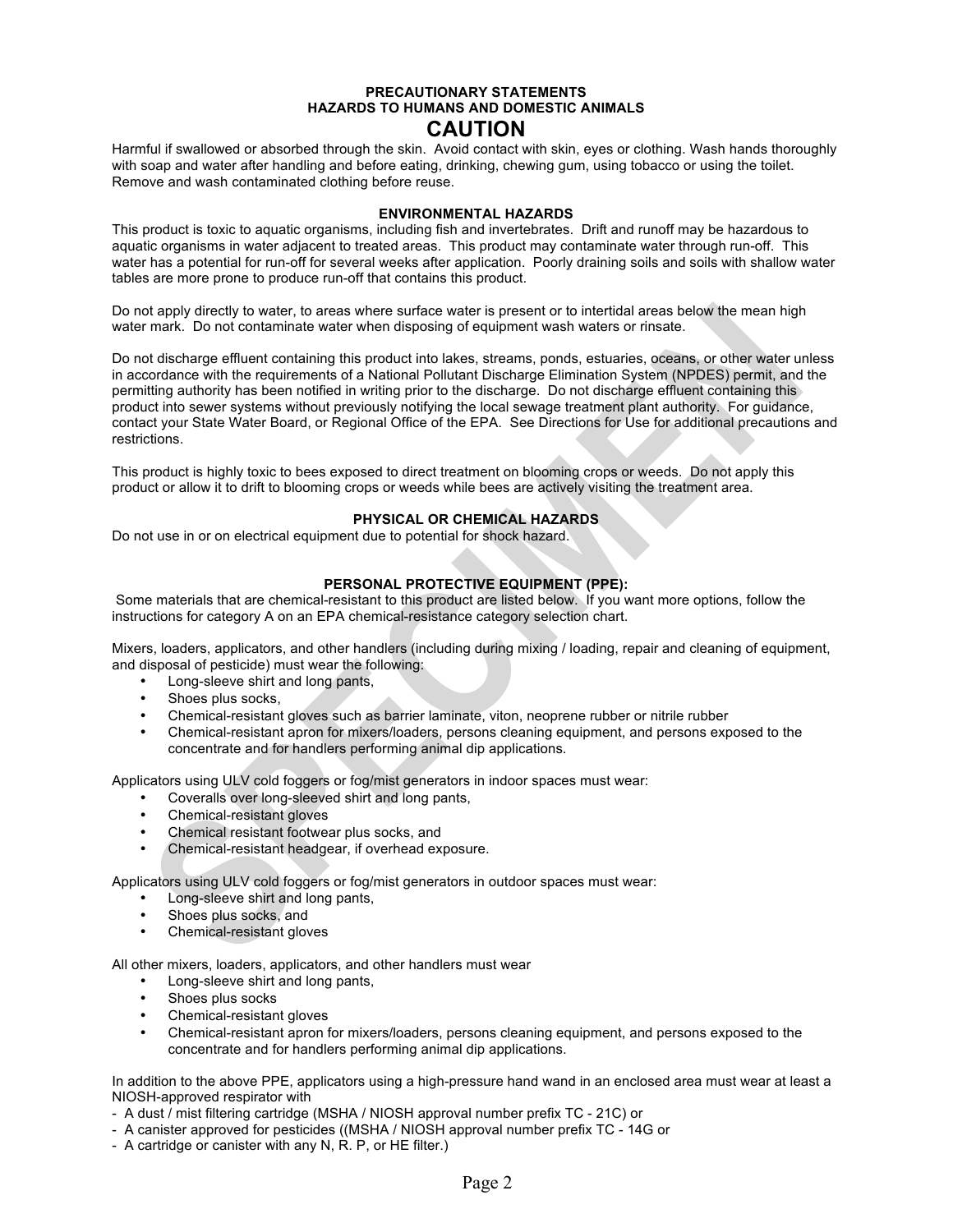Follow manufacturer's instructions for cleaning/maintaining PPE. If no such instructions for washables exist, use detergent and hot water. Keep and wash PPE separately from other laundry.

#### **USER SAFETY RECOMMENDATIONS**

Users should wash hands before eating, drinking, chewing gum, using tobacco, or using the toilet. Users should remove clothing/PPE immediately if pesticide gets inside. Then wash thoroughly and put on clean clothing.

Users should remove PPE immediately after handling this product. Wash the outside of gloves before removing. As soon as possible, wash thoroughly and change into clean clothing.

Discard clothing and other absorbent materials that have been drenched (except as required by directions for use) or heavily contaminated with this product's concentrate. Do not reuse them.

#### **DIRECTIONS FOR USE**

It is a violation of Federal law to use this product in a manner inconsistent with its labeling.

#### **READ ENTIRE LABEL AND PAMPHLET. USE STRICTLY IN ACCORDANCE WITH PRECAUTIONARY STATEMENTS AND DIRECTIONS AND WITH APPLICABLE STATE AND FEDERAL REGULATIONS.**

FOR PET USE, USE ONLY ON DOGS

For any requirements specific to your State or Tribe, consult the agency responsible for pesticide regulation.

#### **GENERAL PRECAUTIONS AND USE RESTRICTIONS**

- Apply this product only as specified on this label.
- Do not use spoons or measuring cups for food purposes after use with pesticides
- Do not use in food areas of restaurants or food handling establishments or other areas where food is commercially prepared or processed. Do not use in a facility that is in operation or in serving areas while food is exposed. Serving areas are defined as areas where prepared foods are served such as dining rooms, but exclude areas where food may be prepared or held. When used in the home, cover or remove all exposed food and cooking utensils and cover all food-processing surfaces or wash thoroughly after treatment and before re-use.
- Do not contaminate food or feedstuffs.
- Do not apply this product in a way that will contact workers or other persons, either directly or through drift.
- Except when applying to pets or livestock or through outdoor residential misting systems, do not apply this product in a way that will contact workers or other persons, either directly or through drift.
- Except when applying to pets or livestock or through outdoor residential misting systems, only protected handlers may be in the area during application.
- Except when applying to pets or livestock or through outdoor residential misting systems, do not enter or allow others to enter until vapors, mists, and aerosols have dispersed, and the area has been thoroughly ventilated.
- Do not remain in the treated area. Exit immediately and remain outside the treated area until vapors, mists and aerosols have dispersed.
- Remove or cover exposed food and drinking water before application.
- Do not use in aircraft cabins.
- Do not apply directly to or near water, storm drains or drainage ditches. Do not apply in windy conditions. To prevent run-off, do not water the treated area(s) or apply when heavy rain is expected. Rinse application equipment only over treated area.
- Do not wet plants to point of run-off or drip. Do not use treated articles until spray has dried.
- When used in dairy barns or facilities: Close milk bulk tank lids to prevent contamination from spray and from dead or falling insects. Remove or cover milking utensils before application. Wash teats of animals before milking.
- Remove pets and birds, and cover fish aquaria before application. Turn off aquarium filtering systems before spraying and wait approximately 15 minutes after application before turning the filter back on.
- This product is not for use on plants being grown for sale or for other commercial use. This product should not be used for research purposes, for commercial seed production, for commercial nursery use, or forestry use.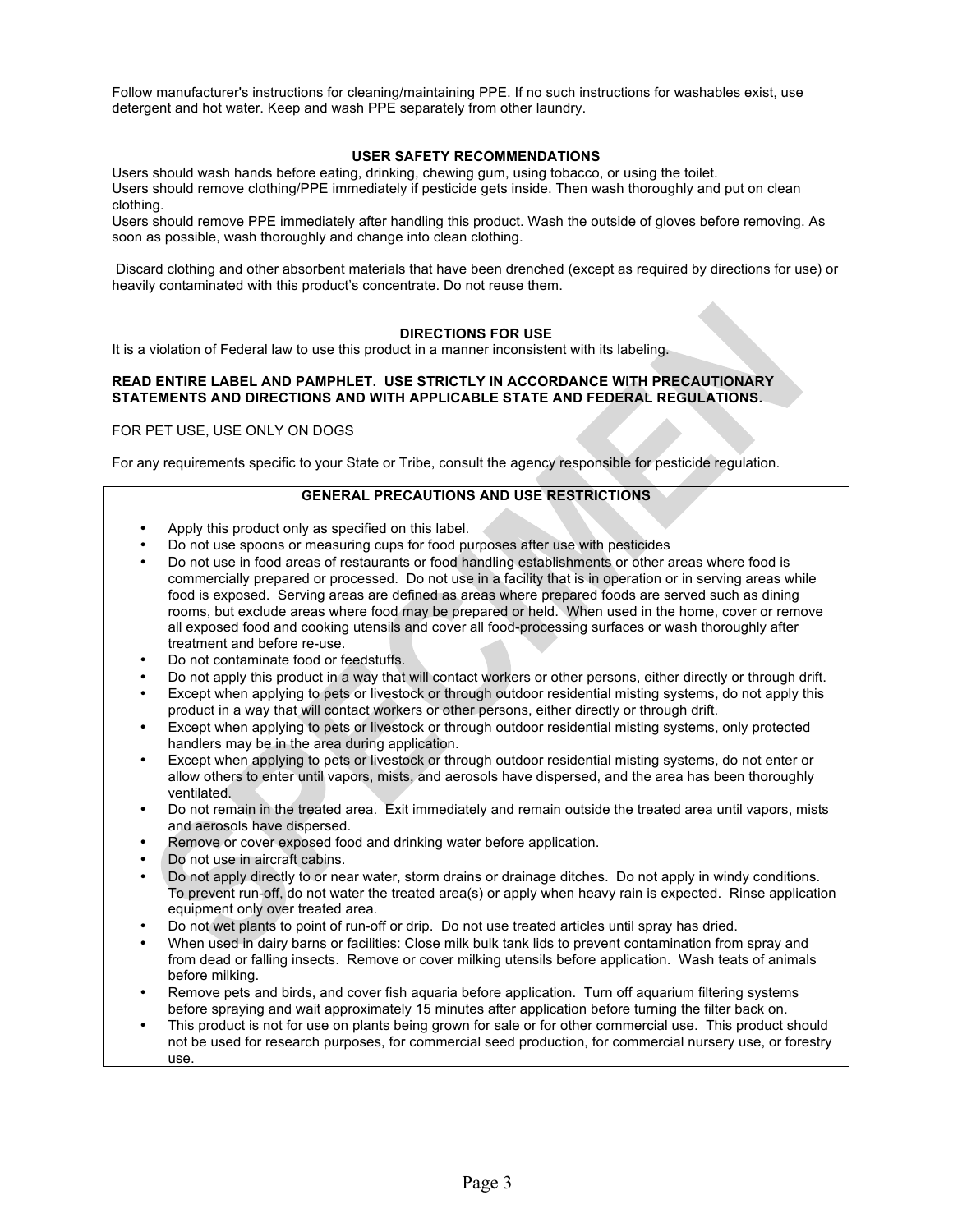#### **DIRECTIONS FOR APPLYING**

#### **SHAKE WELL BEFORE USING**

Use a clean sprayer. Carefully measure and mix the amount of concentrate and water as directed, and mix thoroughly. Spray as directed. Thorough coverage is important. Make applications when insects first appear. Repeat applications as directed. Flush sprayer with clean water after each use.

Use Dilution rate as indicated. 1 fl.oz.  $= 6$  tsp. or 2 Tbsp. 8 fl.oz. =  $\frac{1}{2}$  pt. or 1 cup

#### **OUTDOOR USE AREAS**

**Corrals, drive-in theatres, drive-in restaurants, feed lots, gardens, homes, parks, golf courses, playgrounds, recreational areas, swine lots, urban areas, zoos**

PREMISE SPRAY APPLICATION METHODS:

#### **To control:**

#### **Mosquitoes, nuisance flies, wasps, hornets, yellow jackets, and skippers:**

Dilute 6.4 fl oz per gallon of spray dilution (1 part concentrate in 19 parts water). Treat resting places such as walls, ceilings, moldings, screens, doorframes, window frames, and similar resting places. Do not apply when the premises are occupied. Cover any exposed food, drinking water, drinking fountains and animal feed before application. In zoos, prevent reptiles from being exposed to the product.

#### **Gypsy Moth Caterpillars and Adults, Adult Japanese Beetles, Eastern and Forest Tent Caterpillars, Mole Crickets and Grasshoppers:**

Dilute 6.4 fl oz per gallon of spray dilution (1 part concentrate in 19 parts water). Apply to ensure thorough coverage of upper and lower leaf surfaces. Lawns should be not taller than 3 inches at time of application. Thoroughly wet grass a few hours before applying. Water with 1/4 inch of water immediately after application. For heavy infestations, repeat application after 2 weeks. Treat trees and shrubs as soon as insects emerge (usually late spring). Treat leaves, branches, and tree trunks evenly, making sure to penetrate dense foliage. Repeat application every 7 days as necessary for control. On roses and in flower gardens: treat plants and flowers as soon as insects appear. Spray plants and flowers making sure to penetrate dense foliage and ensure thorough coverage of upper and lower surfaces of leaves. Repeat application every 7 days or as necessary for control.

#### **Ants, Crickets, Earwigs, Fleas and Ticks (including ticks that carry Lyme disease):**

Under normal conditions, dilute 3.2 fl oz per gallon of dilution (1 part concentrate in 39 parts water). For severe infestations, use 6.4 fl oz per gallon of dilution (1 part concentrate in 19 parts water). Also treat 400 linear feet with a 6 inch spray band. For localized infestations of these insects in areas where there are weeds or bushy non-crop areas, spray infested areas thoroughly. For ants, thoroughly wet hills and runways.

#### **Clover Mites, Millipedes, Sowbugs (Pillbugs):**

Under normal conditions, dilute 3.2 fl oz per gallon of mixture (1 part concentrate in 39 parts water). For severe infestations, use 6.4 fl oz per gallon of water (1 part concentrate in 19 parts water). For prevention of infestation of buildings, treat the building foundation to a height of 2 to 3 feet where pests are active and may find entrance. Also, apply as a residual spray to outside surfaces of buildings, patios, garages, and other areas where these pests may be found.

#### **Armyworms, Cutworms, Chinch Bugs, Sod Webworms**:

Dilute 3.2 fl oz per gallon of spray dilution (1 part concentrate in 39 parts water). Lawns should be not taller than 3 inches at time of application. Thoroughly wet grass a few hours before applying. Delay watering or mowing for 24 hours after treatment. For heavy infestations, repeat application after 2 weeks.

#### **Fire Ant Control**

Mix 6.4 fl. oz. per gallon of dilution (1:19) and apply using a sprinkler can or similar equipment that provides a gentle application. Gently apply 1 gallon of the mixture over the surface of each mound. Thoroughly wet mound and surrounding area to a diameter of 4 feet. For best results apply in cool weather 65<sup>0</sup>-80<sup>0</sup> F or early in the morning or late in the evening. Treat new mounds as they appear. Do not disturb the mound prior to treatment. Treat all mounds in the vicinity and treat all colonies, which have not yet constructed mounds. Do not use equipment that produces a pressurized spray since this will disturb fire ants and cause migration, reducing product effectiveness.

#### **OUTDOOR RESIDENTIAL MISTING SYSTEMS (RESIDENTIAL YARDS, PLAYSCAPES) NOTE: NOT REGISTERED FOR USE in automatic ULV misting systems in the State of New York and California.**

Use to control, or temporarily reduce annoyance from spiders and accessible stages of: mosquitoes, including the Culex species which may carry and transmit West Nile virus; flies, deer flies, horse flies; gnats; hornets, wasps,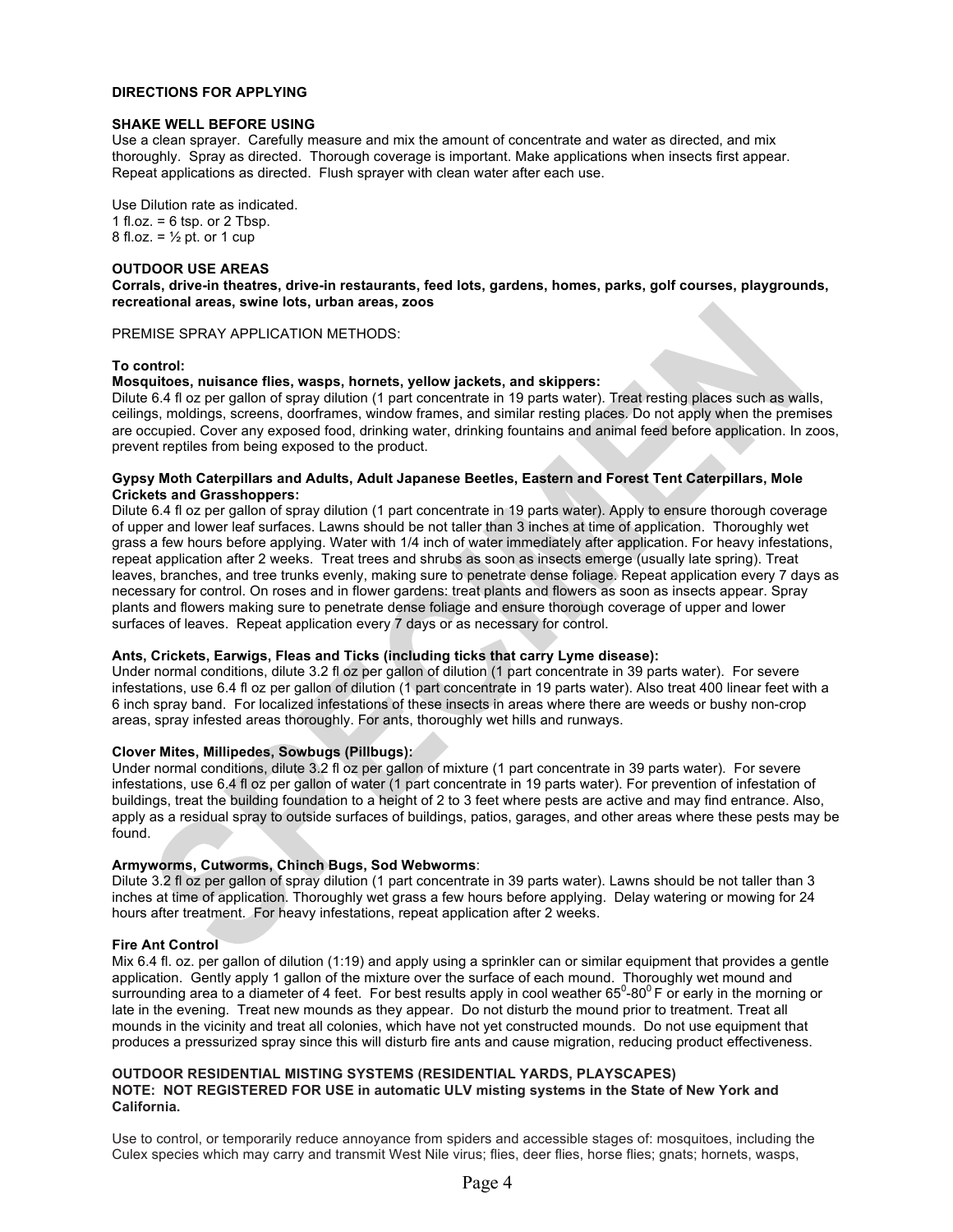yellow jackets; firebrats; small flying moths; earwigs; fleas; ticks, including species that may carry and transmit Lyme disease; cockroaches; crickets; silverfish; Asian lady beetles; and other nuisance insects.

When using this product installers and service technicians must comply with license, certification, or registration requirements of the states, tribes, or local authorities where they are installed.

Do not apply this pesticide when people, pets, and food are present.

Do not use in an evaporative cooling system.

Direct nozzles to spray towards the target area and away from swimming pools, water bodies, or eating and cooking areas.

Do not set nozzles to direct mist near outside air conditioning systems or other outdoor home air intakes.

If used in a system with a reservoir tank [unit / mister] [optional marketing language] for the end use dilution, the system [unit / mister] [optional marketing language] reservoir tank must be locked. Securely attach the end use and use pesticide label and a dilution statement to the system [unit / mister] [optional marketing language] tank in a weather protected area or plastic sleeve. The dilution statement must be phrased as follows (see dilution table below):

" THIS CONTAINER HOLDS 1 PART Vector-Ban Plus TO 110 PARTS WATER."

OR

" THIS CONTAINER HOLDS 1 PART Vector-Ban Plus TO 55 PARTS WATER."

If the system works on an automatic timer, set the timing for application when people, pets, and food are unlikely to be present.

If the system works when a person operates a remote activation device, then application of this pesticide when people, pets, and food are present is prohibited.

Contact the system manufacturer for guidance or assistance to assure compliance with the following requirement: *This product may only be used in systems [unit / mister] [optional marketing language] that have been calibrated to apply no more than the maximum application rate of 0.0054 pounds Vector-Ban Plus, (0.09 fluid ounces Vector-Ban Plus) per 1000 cubic feet per day (equivalent to 1.66 g per 100 M<sup>3</sup> ).*

Mixing directions for systems [unit / mister] [optional marketing language] that utilize a reservoir tank for the end dilution:

Partially fill reservoir tank half full with water, add Vector-Ban Plus, then fill remainder of

reservoir tank. For 1:100 dilution, mix 11.6 fluid ounces Vector-Ban Plus per 10 gallons of water. In case of high insect population or hard-to-control species, use 23.25 ounces per 10 gallons of water for a 1:55 dilution ratio. It is recommended that the system reservoir tank be shaded from direct sunlight and direct heat sources.

If used in a direct injection system, the pesticide container must be locked. Securely attach the end use label to the pesticide container in a weather protected area or plastic sleeve.

System nozzles and pressure should be able to deliver a fine particle droplet size (ULV, mist or aerosol).

| <b>Tank size</b><br>(gallons)                                                                                   | Fluid ounces concentrate per gallon of<br>water | Fluid ounces of concentrate to add to tank |
|-----------------------------------------------------------------------------------------------------------------|-------------------------------------------------|--------------------------------------------|
|                                                                                                                 |                                                 | 1.16                                       |
| 15                                                                                                              | For 1:100 dilution:                             | 17                                         |
| 20                                                                                                              |                                                 | 23                                         |
| 30                                                                                                              |                                                 | 35                                         |
| 55                                                                                                              |                                                 | 64                                         |
|                                                                                                                 | For 1:55 dilution                               | 2.32                                       |
| 15                                                                                                              |                                                 | 34                                         |
| 20                                                                                                              |                                                 | 46                                         |
| 30                                                                                                              |                                                 | 70                                         |
| 55                                                                                                              |                                                 | 128                                        |
| TO REFILL A PARTIALLY FILLED TANK: Determine the amount of additional solution (in gallons) required to re-fill |                                                 |                                            |

#### DILUTION TABLE FOR AUTOMATIC SPRAYING SYSTEMS

TO REFILL A PARTIALLY FILLED TANK: Determine the amount of additional solution (in gallons) required to re-fill the tank. Multiply the number of gallons required to refill the tank times 1.16 to determine the amount of this concentrate to add when refilling (to achieve 0.09% synergized permethrin solution.)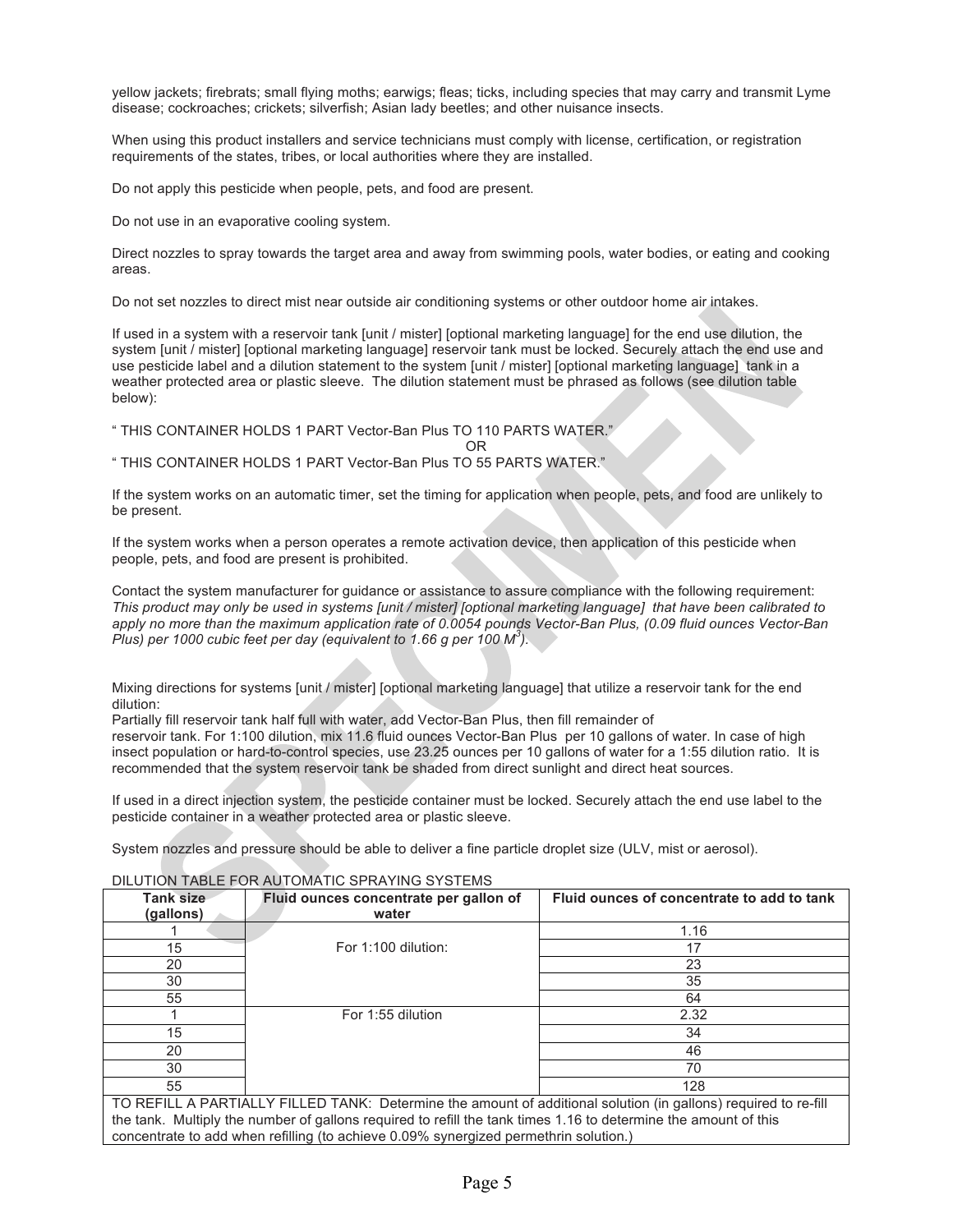#### **WHEN USING INDOORS**

#### SURFACE SPRAY APPLICATION METHODS

**Nonfood / nonfeed areas** include: Garbage rooms, lavatories, floor drains (to sewers), entries and vestibules, offices, locker rooms, machine rooms, boiler rooms. Garages, mop closets, and storage (after canning or bottling): bakeries, flour mills, granaries, motels, meat packing plants, railroad cars, ships' holds, truck trailers, beverage plants, food processing plants, hospitals, industrial installations, homes, restaurants, supermarkets, canneries, grain elevators, hotels, kennels, office buildings, schools and warehouses.

**Cockroaches, Waterbugs, Palmetto Bugs, Ants, Silverfish, Firebrats, Spiders, Crickets, Millipedes, Centipedes, Sowbugs, Pillbugs, Clover Mites, Cheese Mites, Granary Weevils, Rice Weevils, Confused Flour Beetles, Rust Red Flour Beetles, Saw-toothed Grain Beetles, Spider Beetles, Cigarette Beetles, Drug Store Beetles, Darkling Beetles, Mealworms, Grain Mites, Cadelles, and Lesser Houseflies and other manurebreeding flies:**

Under normal conditions, dilute 3.2 fluid ounces Vector-Ban Plus per gallon of spray dilution (1:39). For severe infestations, use 6.4 fl oz per gallon (1:19). Use a sprayer adjusted to deliver a coarse wet spray. Direct the spray into hiding places, cracks and crevices, under pallets, around containers of stored foods, around the base of machinery and behind shelves and drawers. Avoid spraying into machinery openings or electrical equipment. Spray bookcases for silverfish. Spray ant trails, nests and points of entry. Only when used as a surface application, spray floors, walls, and other surfaces at a rate of one gallon per 750 square feet of surface. For maintenance use, dilute 1 part concentrate to 100 parts water (1.28 ounces per gallon) (8 teaspoons per gallon). (This makes a 0.1% permethrin ready to use product.)

#### **Centipedes, Ground Beetles, Pillbugs, Sowbugs, Scorpions and Ticks:**

Under normal conditions, dilute 3.2 fluid ounces Vector-Ban Plus per gallon of spray dilution (1:39). For severe infestations, use 6.4 fl oz per gallon (1:19). Apply around windows and doors as well as other places where these insects may enter the premises. Also treat storage areas, baseboards, and other locations where these insects might hide. For maintenance use, dilute 1:100 (8 teaspoons per gallon of water).

#### **Carpet Beetles:**

Under normal conditions, dilute 3.2 fluid ounces Vector-Ban Plus per gallon of water (1:39). For severe infestations, use 6.4 fl oz per gallon (1:19). Spray edges of carpeting and under carpeting and rugs. Make localized application to floor and baseboards. Spray directly into cracks, closets and infested areas of shelving. For maintenance use, dilute 1:100 (8 teaspoons per gallon of water).

#### **Flying Insect Resting Places (aids in the control of Mosquitoes, Gnats, Skippers, Boxelder Bugs, Multicolored Asian Lady Beetles):**

Use 6.4 fl oz Vector-Ban Plus per gallon of spray dilution (1:19). This makes 0.5% permethrin ready to use product. Apply to walls, ceilings, moldings, screens, door frames, window frames, beams, and light cords. Spray to get complete coverage but not to runoff.

#### **Clothes Moths:**

Under normal conditions, dilute 3.2 fluid ounces Vector-Ban Plus per gallon of spray dilution (1:39). This makes 0.25% permethrin ready to use product. For severe infestations, use 6.4 fl oz per gallon (1:19). This makes 0.5% permethrin ready to use product. For maintenance use, dilute 1:100 (8 teaspoons per gallon of water). This makes a 0.1% permethrin ready to use product.

Remove infested clothing or other fabrics from storage; brush off any surface debris or insects, air for a few hours and hang in sunlight if possible. Spray empty chests, closets, bureaus and other storage containers, directing the spray into cracks, joints and crevices. Do not spray to runoff. After airing, infested articles may be sprayed with a light mist, keeping nozzle at least three feet from fabric to avoid excessive wetting, which may leave stains or other marks.

#### **Bed Bugs:**

Under normal conditions, dilute 3.2 fluid ounces Vector-Ban Plus per gallon of spray dilution (1:39). This makes 0.25% permethrin ready to use product. For severe infestations, use 6.4 fl oz per gallon (1:19). This makes 0.5% permethrin ready to use product. For maintenance use, dilute 1:100 (8 teaspoons per gallon of water). This makes 0.1% permethrin ready to use product.

Before treating, spray fabric in an inconspicuous area to check for staining or discoloration. Inspect again after drying. If no staining occurs, lightly spray mattresses on all surfaces, as well as around tufts and seams. Avoid overwetting which may cause staining. Take beds apart and spray into all joints or other places where there is access by bugs. Treat baseboards, moldings, and floors. Allow all treated articles to thoroughly dry before use.

#### **Lice and Louse Eggs (on inanimate objects):**

Under normal conditions, dilute 3.2 fluid ounces Vector-Ban Plus per gallon of spray dilution (1:39). This makes 0.25% permethrin ready to use product. For severe infestations, use 6.4 fl oz per gallon (1:19). This makes 0.5%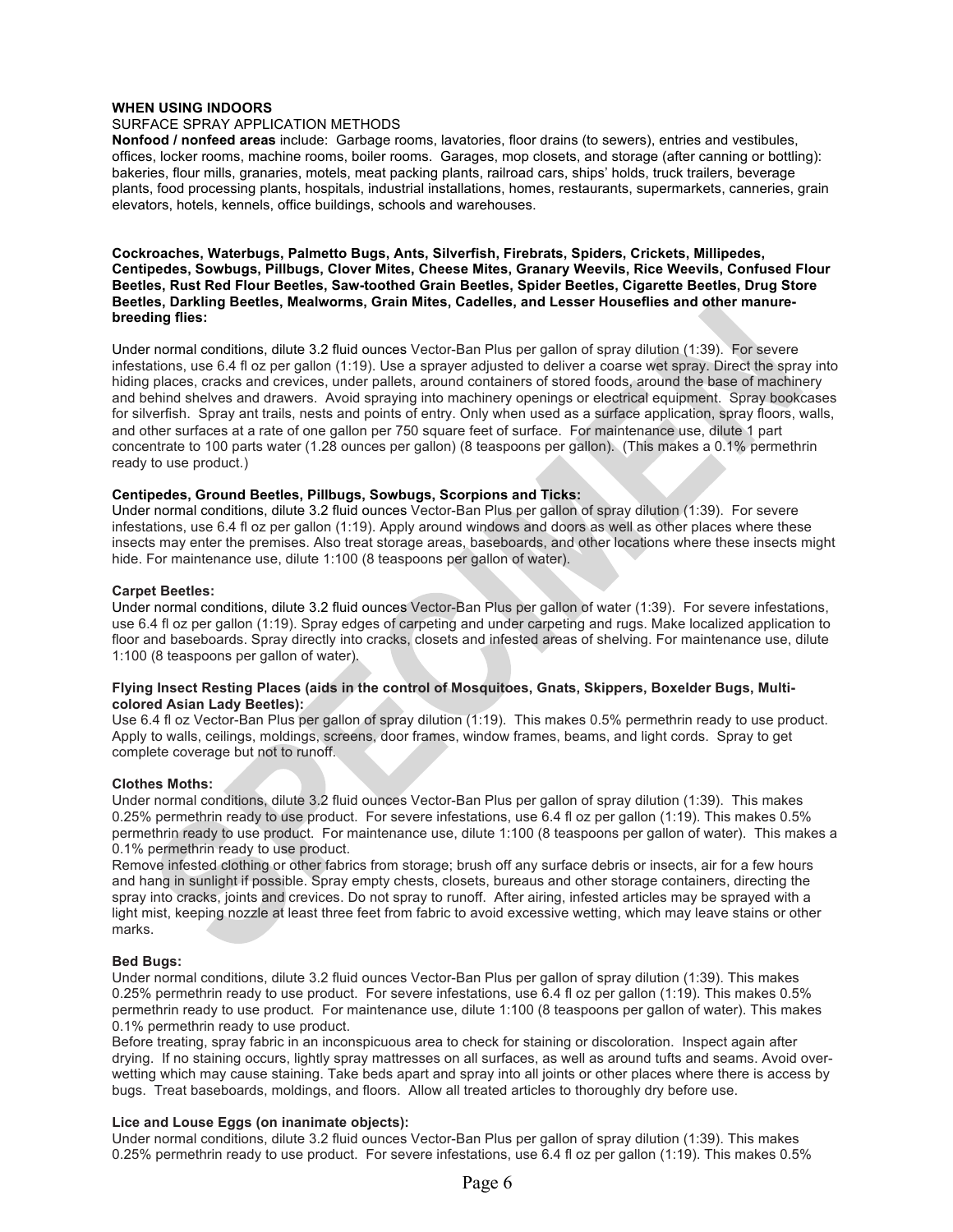permethrin ready to use product. For maintenance use, dilute 1:100 (8 teaspoons per gallon of water. This makes 0.1% permethrin ready to use product.

Spray in an inconspicuous area prior to use to test for possible staining or discoloration. Inspect again after drying. Spray from a distance of 8 to 10 inches. Treat only those garments and parts of bedding, including mattresses and furniture that cannot be either laundered or dry cleaned. Allow all treated articles to dry thoroughly before re-use.

#### **SPACE SPRAY APPLICATION METHODS**

#### **House Flies, Fruit Flies, Gnats, Mosquitoes, Skipper Flies, Wasps, Hornets, Bees, Black Flies, Multi-colored Asian Lady Beetles, Boxelder Bugs, Angoumois Grain Moths, and Tobacco Moths**

Under normal conditions, dilute 3.2 fluid ounces Vector-Ban Plus per gallon of spray dilution (1:39). This makes 0.25% permethrin ready to use product. For severe infestations, use 6.4 fl oz per gallon (1:19). This makes 0.5% permethrin ready to use product. For maintenance use, dilute 1:100 (8 teaspoons per gallon of water). This makes 0.1% permethrin ready to use product.

Apply with mechanical or compressed air equipment adjusted to deliver a fine mist. Do not use thermal fogging equipment. Close doors and windows and shut off ventilating systems. Spray at an upward angle to uniformly mist the entire space at a rate of 1 ounce dilution per 1,000 cubic feet of space. Do not remain in treated area. Exit area immediately, and keep the treated area closed for at least 10 minutes. Ventilate the area and sweep up dead insects before occupying.

#### **ANIMALS AND ANIMAL PREMISE USE AREAS**

Cattle barns, swine houses, milk rooms, kennels, poultry houses, horse barns, dairies, milking parlors, feed lots, stables, paddocks. May be used on dairy and beef cattle, sheep, goats, swine, horses, poultry and dogs.

#### **Horn Flies, House Flies, Mosquitoes and Gnats:**

Under normal conditions, dilute 4 teaspoons Vector-Ban Plus per gallon of water (1:200). This makes 0.05% permethrin ready to use product. For severe infestations, use 8 teaspoons per gallon (1:100). This makes 0.1% permethrin ready to use product. For maintenance use, dilute 1:400 (2 teaspoons per gallon of water). This makes 0.025% permethrin ready to use product.

Apply to wet the hair thoroughly, especially topline, underline, flanks, withers and other infested areas. Repeat every 5 to 12 days when insect pressure is not excessive, or as needed when there is a large population of flies.

#### **Stable Flies, Horse Flies and Deer Flies:**

Under normal conditions, dilute 4 teaspoons Vector-Ban Plus per gallon of water (1:200). This makes 0.05% permethrin ready to use product. For severe infestations, use 8 teaspoons per gallon (1:100). This makes 0.1% permethrin ready to use product. For maintenance use, dilute 1:400 (2 teaspoons per gallon of water). This makes 0.025% permethrin ready to use product.

Apply a quart per adult animal to wet the hair thoroughly with special attention to legs, flanks, barrel, topline, and other body areas commonly attacked by those flies. Repeat daily as needed.

#### **Face Flies:**

Under normal conditions, dilute 4 teaspoons Vector-Ban Plus per gallon of water (1:200). This makes 0.05% permethrin ready to use product. For severe infestations, use 8 teaspoons per gallon (1:100). This makes 0.1% permethrin ready to use product. For maintenance use, dilute 1:400 (2 teaspoons per gallon of water). This makes 0.025% permethrin ready to use product.

Apply using spray that produces large wetting droplets. Apply to the face of the animal in the morning before releasing to pasture. Apply sufficiently to wet the face, but not more than 1.5 ounces per animal. Repeat daily as needed.

#### **Poultry Lice:**

Under normal conditions, dilute 4 teaspoons Vector-Ban Plus per gallon of water (1:200). This makes 0.05% permethrin ready to use product. For severe infestations, use 8 teaspoons per gallon (1:100). This makes 0.1% permethrin ready to use product. For maintenance use, dilute 1:400 (2 teaspoons per gallon of water). This makes 0.025% permethrin ready to use product.

Spray roosts, walls, and nests or cages thoroughly, followed by spraying over the birds with a fine mist.

#### **Bed Bugs and Mites (including Northern fowl mite) in poultry houses:**

Under normal conditions, dilute 4 teaspoons Vector-Ban Plus per gallon of water (1:200). This makes 0.05% permethrin ready to use product. For severe infestations, use 8 teaspoons per gallon (1:100). This makes 0.1% permethrin ready to use product. For maintenance use, dilute 1:400 (2 teaspoons per gallon of water). This makes 0.025% permethrin ready to use product.

Spray into crevices of roost poles, cracks in walls and cracks in nests where the bed bugs and mites might hide. Spray birds with a fine mist being sure to cover vents. One gallon should cover 100 birds.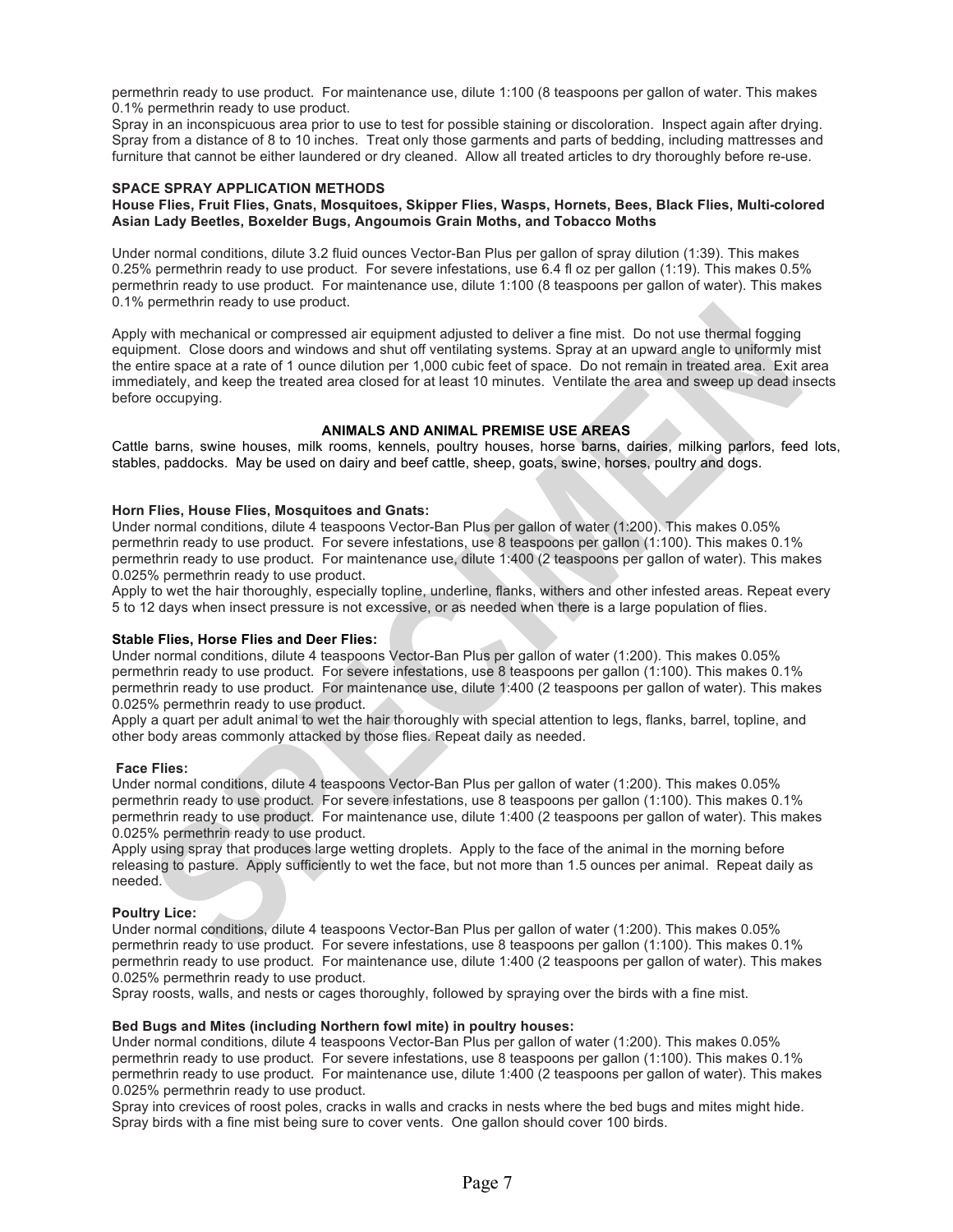#### **Sheep "Tick" or Ked:**

Under normal conditions, dilute 4 teaspoons Vector-Ban Plus per gallon of water (1:200). This makes 0.05% permethrin ready to use product. For severe infestations, use 8 teaspoons per gallon (1:100). This makes 0.1% permethrin ready to use product. For maintenance use, dilute 1:400 (2 teaspoons per gallon of water). This makes 0.025% permethrin ready to use product.

Dip sheep, or spray with sufficient pressure to penetrate the wool. Treat at rate that will thoroughly wet the animal.

#### **Meal Worms, Darkling Beetles:**

Under normal conditions, dilute 4 teaspoons Vector-Ban Plus per gallon of water (1:200). This makes 0.05% permethrin ready to use product. For severe infestations, use 8 teaspoons per gallon (1:100). This makes 0.1% permethrin ready to use product. For maintenance use, dilute 1:400 (2 teaspoons per gallon of water). This makes 0.025% permethrin ready to use product.

Apply as a fog or fine mist, directing the spray toward the ceiling and upper corners, until the area is filled with mist. Use about 2 fluid ounces of dilution per 1000 cubic feet of space. For best results, close doors and windows before spraying and keep closed for 10 to 15 minutes. Vacate the treated area and ventilate before re-occupying.

#### **Blowflies, Hog Lice, Ticks (including deer ticks that may transmit Lyme disease) on swine:**

Dilute 8 fluid ounces in 5 gallons of oil. Spray, dip or apply by sponge 1 pint of dilution per animal, especially around the ears (1:100). This makes a 0.1% permethrin ready to use product.

#### **Poultry Mites, Northern Fowl Mites and Lice:**

Dilute 8 teaspoons per gallon of water (1:100). This makes a 0.1% permethrin ready to use product. Spray at a rate of 1 gallon of spray per 100 birds, with a fine mist. Spray roosts, walls and nests or cages. Do not spray to runoff.

#### **Fleas, Ticks, Lice and Mange Mites (adults and larvae on dogs and livestock):**

Under normal conditions, dilute 4 teaspoons Vector-Ban Plus per gallon of water (1:200). This makes 0.05% permethrin ready to use product. For severe infestations, use 8 teaspoons per gallon (1:100). This makes 0.1% permethrin ready to use product. For maintenance use, dilute 1:400 (2 teaspoons per gallon of water). This makes 0.025% permethrin ready to use product.

Thoroughly wet the animal by dipping, sponging or spraying. Allow the animal to dry in a warm place without rinsing or toweling. Gives long lasting protection against re-infestation. Repeat application at intervals of 2 to 3 weeks. **DO NOT TREAT PUPPIES LESS THAN TWELVE WEEKS OF AGE. DO NOT TREAT CATS OR THEIR BEDDING.**

Sensitivities may occur after using ANY pesticide product for pets. If signs of sensitivity occur, bathe your pet with mild soap and rinse with large amounts of water. If the signs continue consult a veterinarian immediately. Consult a veterinarian before using this product on aged, debilitated, medicated, ill, pregnant or nursing animals.

#### **Fleas, Flies, Ticks, Lice and Mange Mites (adults and larvae) in kennels, doghouses, runs and yards**

Under normal conditions, dilute 3.2 fl oz Vector-Ban Plus per gallon of spray dilution (1:39). This makes a 0.25% permethrin ready to use product. For severe infestations, use 6.4 fl oz per gallon (1:19). This makes a 0.5% permethrin ready to use product. For maintenance use, dilute 1:100 (8 teaspoons per gallon of water). This makes 0.1% permethrin ready to use product.

Spray pet beds, resting quarters, nearby cracks and crevices, along and behind baseboards, moldings, window and door frames and localized areas of floor and floor coverings including carpets. Avoid over-wetting sensitive fabrics, which may cause staining. Test sensitive fabrics for possible staining by spraying an inconspicuous spot and allowing to dry. Fresh bedding should be placed in animal quarters once spray has dried. Adult fleas and larvae contacted by spray will be killed.

Do not treat cat bedding.

FOR DAIRY CATTLE: Spray lactating dairy cows only after milking is complete.

FOR SWINE: Do not ship animals for slaughter within 5 days of last treatment.

#### DIRECTIONS FOR USE IN AUTOMATIC MISTING AND ULV SPRAYING SYSTEMS:

In areas such as animal quarters, dairy and beef barns, poultry houses, swine housing, warehouses, zoos and other listed livestock or animal housing areas.

To kill Flies, House Flies, Horn Flies, Stable Flies, Deer Flies, Horse Flies, Mosquitoes, including the Culex species that may carry and transmit the West Nile Virus, Gnats, Hornets, Wasps, Yellow Jackets, Fire Brats, Small Flying Moths, Earwigs, Fleas, Ticks, Crickets, Cockroaches, Silverfish, Spiders and other listed insects: Mix 1/2 gallon (64 fluid ounces) of Vector-Ban Plus in 55 gallons of water to yield a solution of 0.09% permethrin plus 0.09% PBO For high populations of insects or when treating species that are difficult to control, mix up to 1 gallon of Vector-Ban Plus in 55 gallons of water to yield a solution of 0.18% permethrin and 0.18% piperonyl butoxide. When filling tank, partially fill the system reservoir tank with water, add concentrates to tank, then add water to obtain desired dilution.